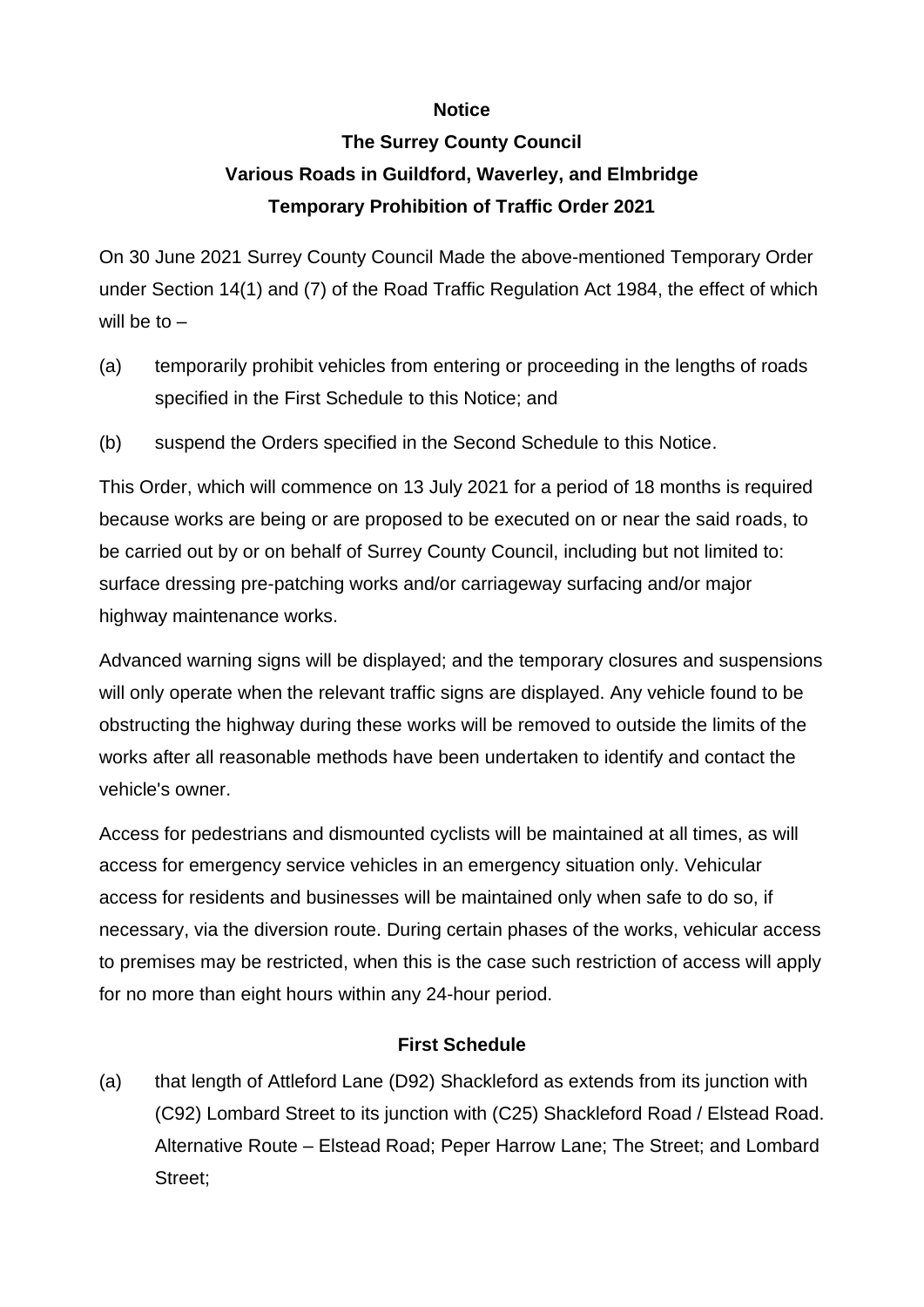- (b) the entire length of Boxgrove Road (A25) Guildford. Alternative Route – A246 Epsom Road; and A3100 London Road;
- (c) that length of the eastbound carriageway of Epsom Road (A246) West Clandon as extends from its junction with (A247) The Street, (A25) Shere Road / Epsom Road to its western junction with (D255) Blakes Lane. Alternative Route - A246 Epsom Road / Guildford Road / Leatherhead Road / Young Street; A24 London Road / Mickleham By Pass / London Road; A2003 Ashcombe Road / Chalkpit Lane / Station Road; and A25 Westcott Road / Guildford Road / Coast Hill / Guildford Road / Dorking Road / Station Road / Shere Road;
- (d) that length of Epsom Road (A246) Guildford as extends from its junction with (A246) Waterden Road to its junction with (D4007) Broadwater Rise. Alternative Route - A3100 London Road; A246 York Road; A322 Onlsow Street / Bridge Street; A31 Farnham Road; A322 Onslow Street; A281 Millbrook / Quarry Street / Shalford Road / The Street; A248 Kings Road / New Road / Dorking Road / Chilworth Road / The Street / Sherbourne; and A25 Shere Road / Epsom Road;
- (e) that length of Goose Rye Road (D53) Worplesdon as extends from its junction with (D53) The Avenue to its junction with (A322) Rickford. Alternative Route – Goose Rye Road; Burdenshott Road; Smarts Heath Lane; Smarts Heath Road; Berry Lane; A322 Bagshott Road; A322 Rickford;
- (f) that length of Effingham Road (C42) Effingham and Effingham Road (C42) Cobham as extends from its junction with (C43) Old Lane to its junction with (D6875) Downside Common Road / Chilbrook Road and (C42) Downside Road. Alternative Route - Downside Road; Downside Bridge Road; A245 Between Streets / Portsmouth Road; A3 Portsmouth Road; Ockham Road North; Ockham Lane; and Old Lane;
- (g) that length of Send Road (A247) / Broadmead Road (A247) Send as extends from its junction with (B368) Send Marsh Road to a point in line with the boundary between the Borough of Guildford and the Borough of Woking. Alternative Route - A247 Broadmead Road / High Street / Kingfield Road / Wych Hill Lane; A320 Egley Road / Guildford Road / Woking Road; Clay Lane; A3100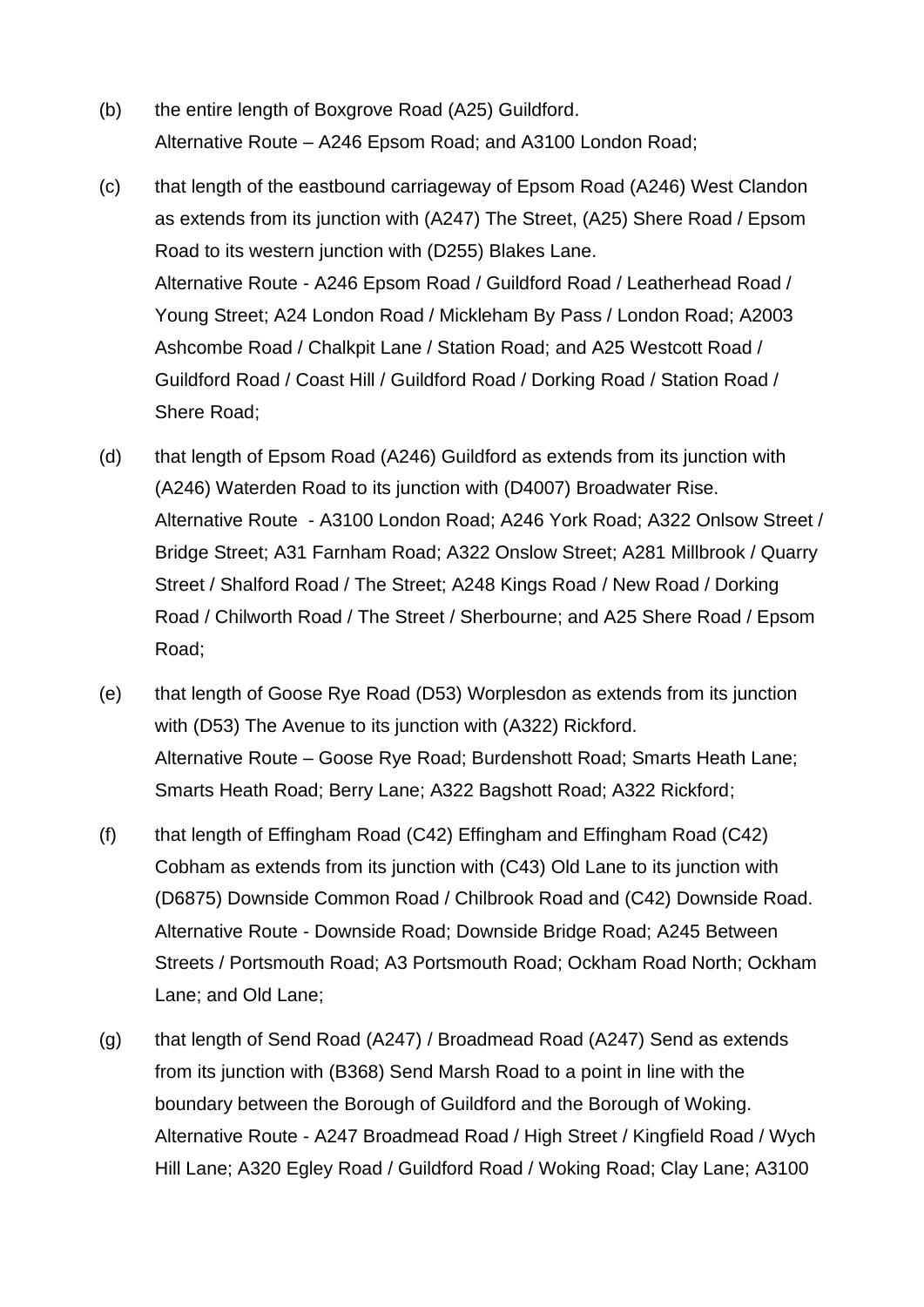Clay Lane / London Road; A246 Waterden Road / Epsom Road; A247 The Street / Clandon Road / Send Barns Lane;

- (h) that length of Shawfield Road (B3026) Ash as extends from its junction with (B3411) Ash Hill Road / Vale Road to its junction with (D78) Winchester Road. Alternative Route – Shawfield Road; A323 Ash Street / Ash Church Road / Guildford Road; and Ash Hill Road;
- (i) that length of the westbound carriageway of Shere Road (A25) Albury as extends from its junction with (A248) Sherbourne to its junction with the access to the property known as "The Barn, Albury Sandpit" and that length of the eastbound carriageway of Shere Road (A25) Albury as extends from its junction with the access to the property known as "The Barn, Albury Sandpit" to its junction with (A248) Sherbourne.

Alternative Route - A25 Shere Road; A246 Epsom Road / Guildford Road / Leatherhead Road / Young Street; A24 London Road / Mickleham By Pass / London Road; A2003 Ashcombe Road / Chalkpit Lane / Station Road; and A25 Westcott Road / Guildford Road / Coast Hill / Guildford Road / Dorking Road / Station Road / Shere Road;

- (j) that length of Worplesdon Road (A322) Guildford as extends from its junction at the roundabout with (D54) Keens Lane and (D4031) Cumberland Avenue to its junction at the roundabout with (C14) Salt Box Road. Alternative Route Clockwise - A322 Aldershot Road / Dennis Roundabout / Aldershot Road; A323 Aldershot Road / Guildford Road; A324 Aldershot Road; B3032 Guildford Road; B380 Fox Corner; and A322 Rickford / Worplesdon Road. Alternative Route Anticlockwise - A322 Worplesdon Road / Rickford; B380 Fox Corner; B3032 Guildford Road; A324 Aldershot Road; and A323 Guildford Road / Guildford Road / Aldershot Road;
- (k) that length of Tangier Road (D4007) Guildford as extends from its junction with (A246) Epsom Road to a point approximately 30 meters south eastwards along (D4007) Tangier Road. Alternative Route – Tangier Road; St Omer Road; and A246) Epsom Road.